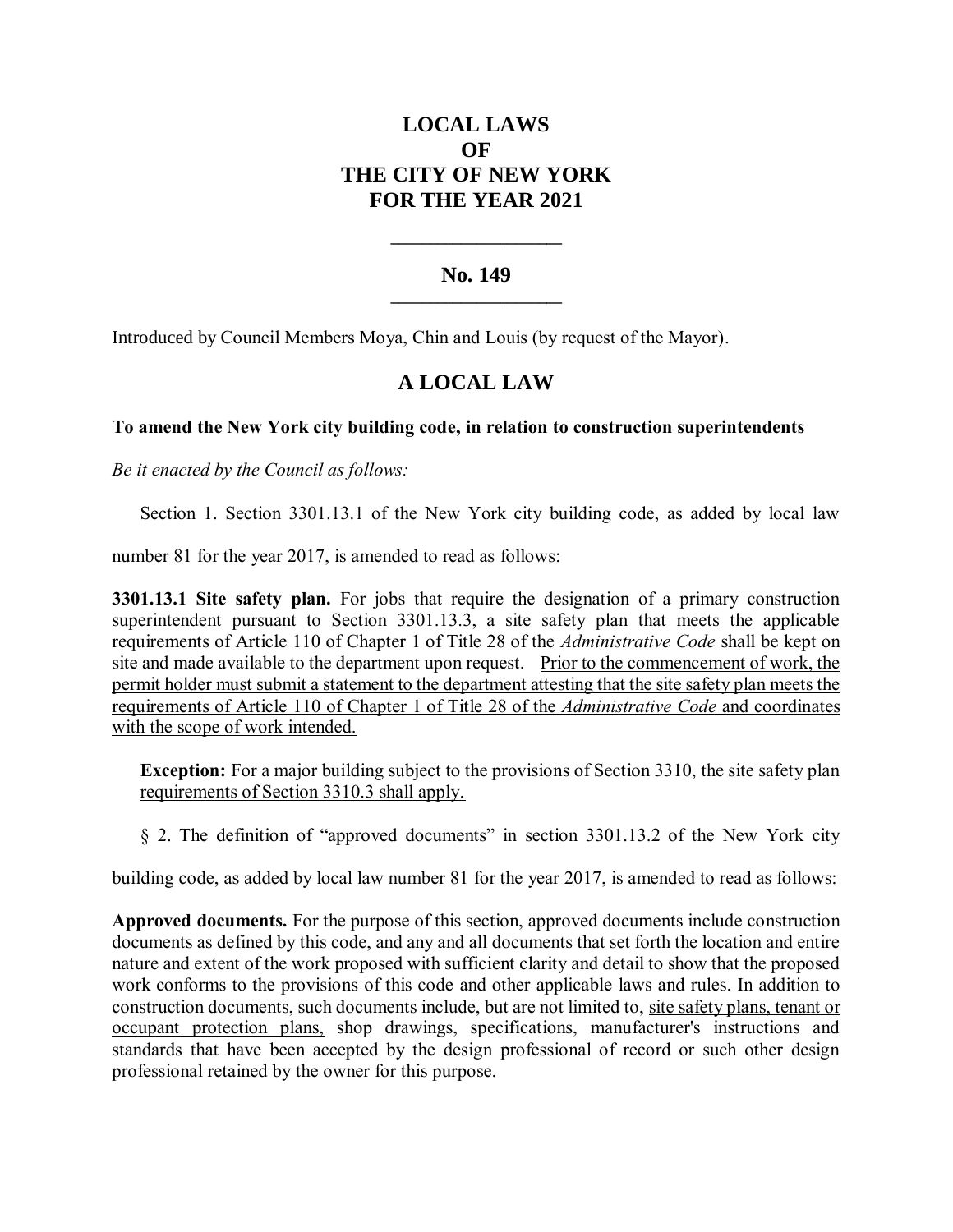§ 3. Section 3301.13.3 of the New York city building code, as amended by a local law for the

year 2021, relating to bringing the administrative code of the city of New York, the New York city

plumbing code, the New York city building code, the New York city mechanical code and the New

York city fuel gas code and related provisions of law up to date with the 2015 editions of the

international building, mechanical, fuel gas and plumbing codes, is amended to read as follows:

**3301.13.3 Designation of primary construction superintendent.** The permit holder shall designate a primary construction superintendent who shall carry out all duties and responsibilities assigned to the construction superintendent by this chapter and rules promulgated by the commissioner, and notify the department of such designation prior to the commencement of work, [in a form and manner acceptable to the department,] for the following types of jobs:

- 1. The construction of a new building;
- 2. The full demolition of an existing building;
- 3. An alteration to an existing building that involves one or more of the following:
	- 3.1 A vertical enlargement;
	- 3.2 A horizontal enlargement;
	- 3.3 The alteration or demolition of more than 50 percent of the gross floor area of the building during the course of work over any 12-month period;
	- 3.4 The removal of one or more floors during the course of work over any 12-month period;
	- 3.5 Work that requires a special inspection for underpinning; or
	- 3.6 Work that requires a special inspection for the protection of sides of excavations; or
- 4. Other jobs that pose an enhanced risk to the public and property, as determined by the commissioner.

[**Exceptions:** Notwithstanding the above, a construction superintendent is not required for:

1. Work listed in Section 3310.1, for which a site safety manager or coordinator must be designated.]

2. Work which solely involves the construction of a new 1-, 2-, or 3-family building.]

**Exception:** A construction superintendent is not required for work that solely involves a 1-, 2-, or 3-family building, or an accessory use to such building, provided the permit holder for such work is registered as a general contractor in accordance with Article 418 of Chapter 4 of Title 28 of the *Administrative Code*.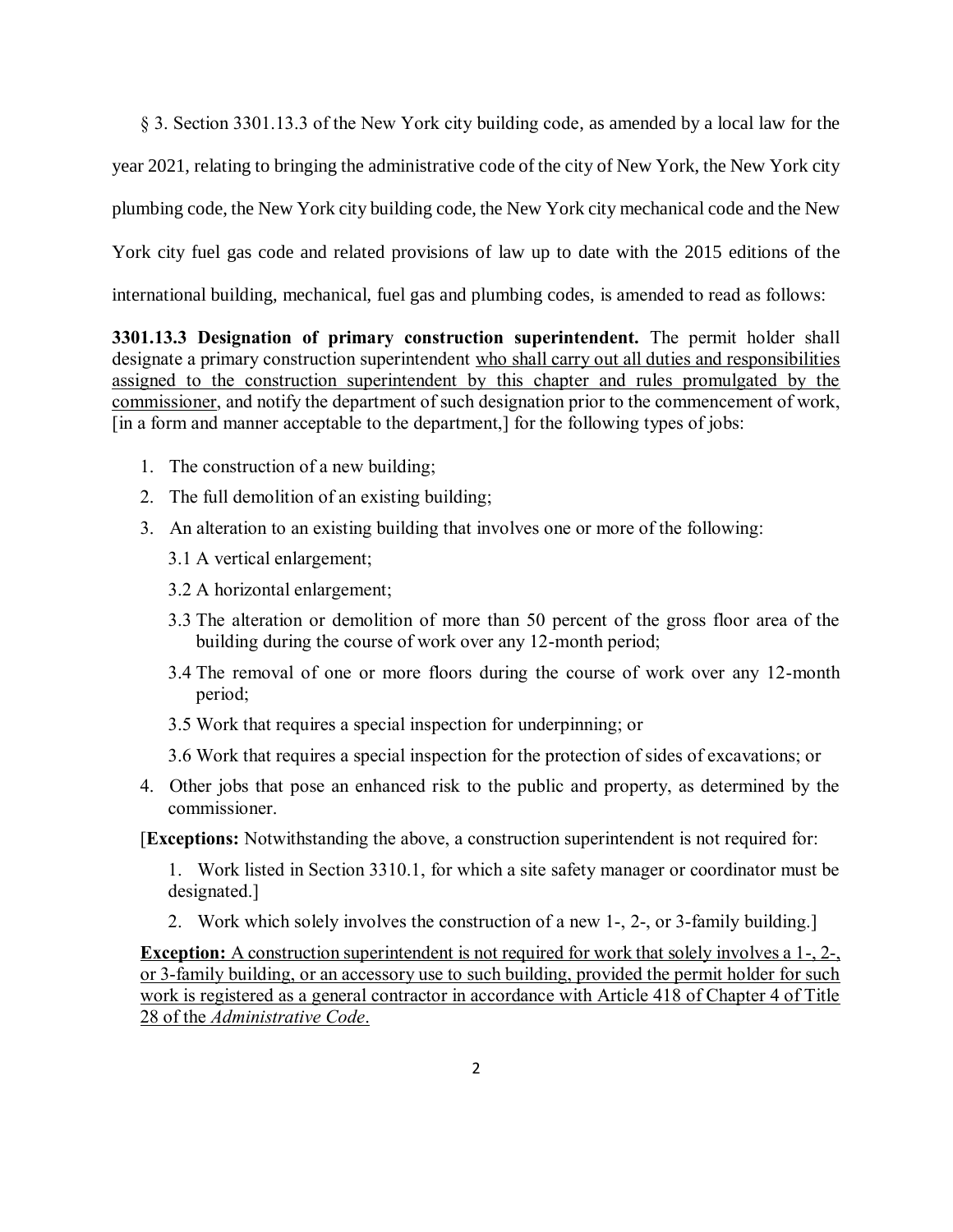§ 4. Section 3301.13.6 of the New York city building code, as added by local law number 81

for the year 2017, is amended to read as follows:

**3301.13.6 Limitations on the designation of primary or alternate construction superintendents.** An individual may only be designated as a primary or alternate construction superintendent for that number of jobs for which he or she can adequately perform all required duties. No individual may be designated as the primary construction superintendent on more than ten jobs.

### **Exceptions:**

- 1. If one of the jobs for which the construction superintendent is designated as a primary construction superintendent is on a building that meets the definition of a major building, the individual may only be designated as the primary construction superintendent for that job and may not serve as the primary construction superintendent for any other job.
- 2. Notwithstanding exception 1, beginning on June 1, 2022, no individual may be designated as the primary construction superintendent for more than five jobs.
- 3. Notwithstanding exception 1, beginning on January 1, 2024 or a later date established by the department, provided that such date is not later than January 1, 2025, no individual may be designated as the primary construction superintendent for more than three jobs.
- 4. Notwithstanding exception 1, beginning on January 1, 2026 or a later date established by the department, provided that such date is not later than January 1, 2027, no individual may be designated as the primary construction superintendent for more than one job.
- 5. A construction superintendent designated as the primary construction superintendent at a job site may serve as a non-primary construction superintendent at another job site, provided there is no work requiring the presence of such individual occurring at the job site for which the individual has been designated as the primary construction superintendent.
- 6. Subject to the approval of the commissioner, a construction superintendent may serve as the primary construction superintendent for multiple non-major building jobs located on the same lot or on contiguous lots.
- § 5. Section 3301.13.7 of the New York city building code, as amended by a local law for the

year 2021, relating to bringing the administrative code of the city of New York, the New York city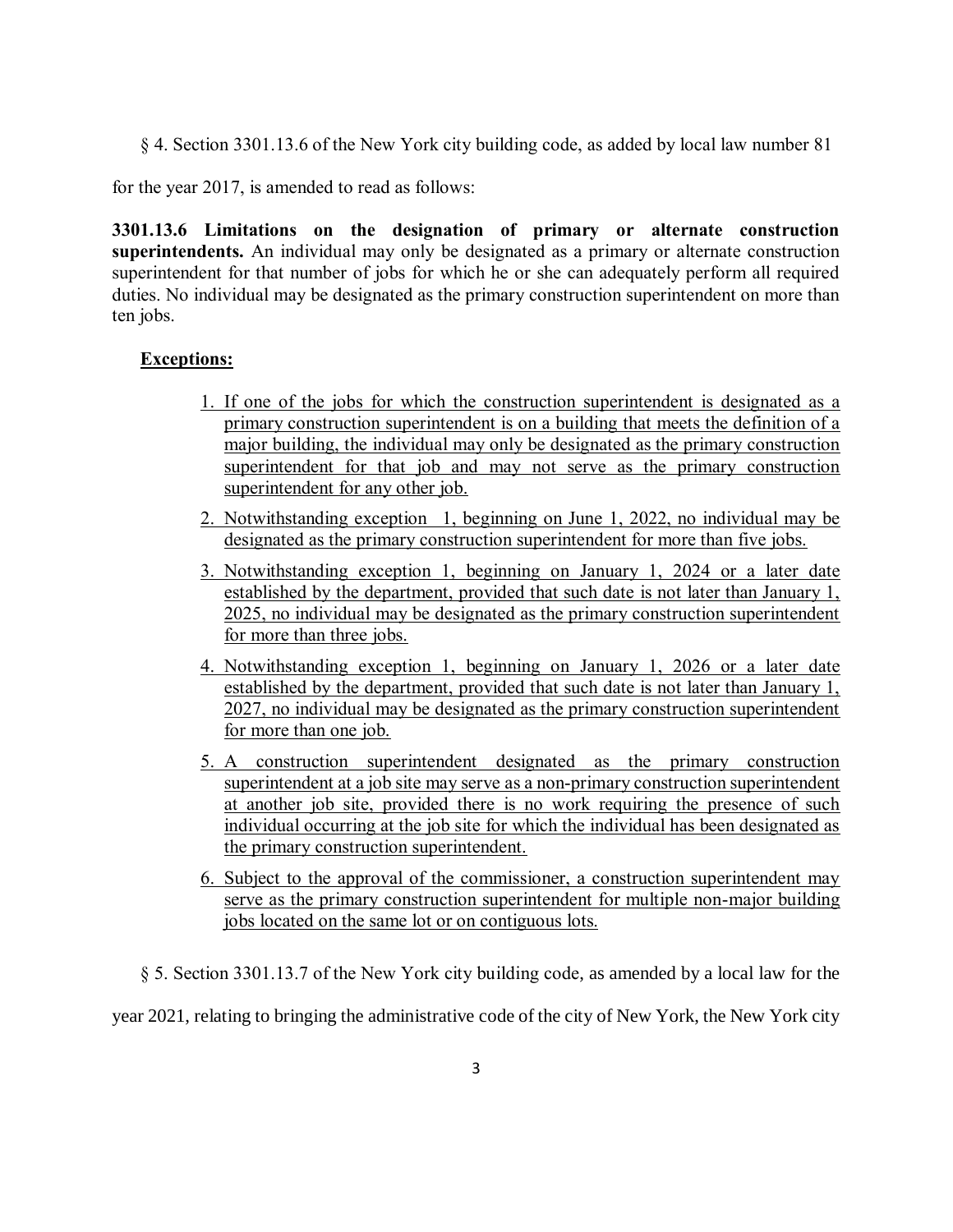plumbing code, the New York city building code, the New York city mechanical code and the New

York city fuel gas code and related provisions of law up to date with the 2015 editions of the

international building, mechanical, fuel gas and plumbing codes, is amended to read as follows:

**3301.13.7 Duties of construction superintendents.** The duties of a construction superintendent shall include:

- 1. Acting in a reasonable and responsible manner to maintain a safe job site and ensure compliance with this chapter and any rules promulgated thereunder at each job site for which the construction superintendent is responsible;
- 2. To the extent that a registered design professional or special inspection agency is not responsible, the construction superintendent must ensure compliance with the approved documents at each job site for which the construction superintendent is responsible;
- 3. Fulfilling the duties of a superintendent of construction assigned by Chapter 1 of Title 28 of the Administrative Code at each job site for which the construction superintendent is responsible; and
- 4. Visiting each job site for which the construction superintendent is responsible each day when active work is occurring[.]; or, beginning January 1, 2026 or a later date established by the department, provided that such date is not later than January 1, 2027, where Section 3301.13.6 requires the construction superintendent to be dedicated to one job, being present at the job site for which the construction superintendent is responsible during all times when active work is occurring.

**Exception:** The construction superintendent is not required to be present at the site during the following activities, provided no other work is in progress:

- 1. Surveying that does not involve the disturbance of material, structure, or earth;
- 2. Use of a hoist to transport personnel only;
- 3. Use of a material hoist that is fully enclosed within the perimeter of the building;
- 4. Finish trowelling of concrete floors;
- 5. When personnel are provided for temporary heat, light, or water; [or]
- 6. Truck deliveries to the site where the sidewalk is closed and the entrance gate is within that closed sidewalk area;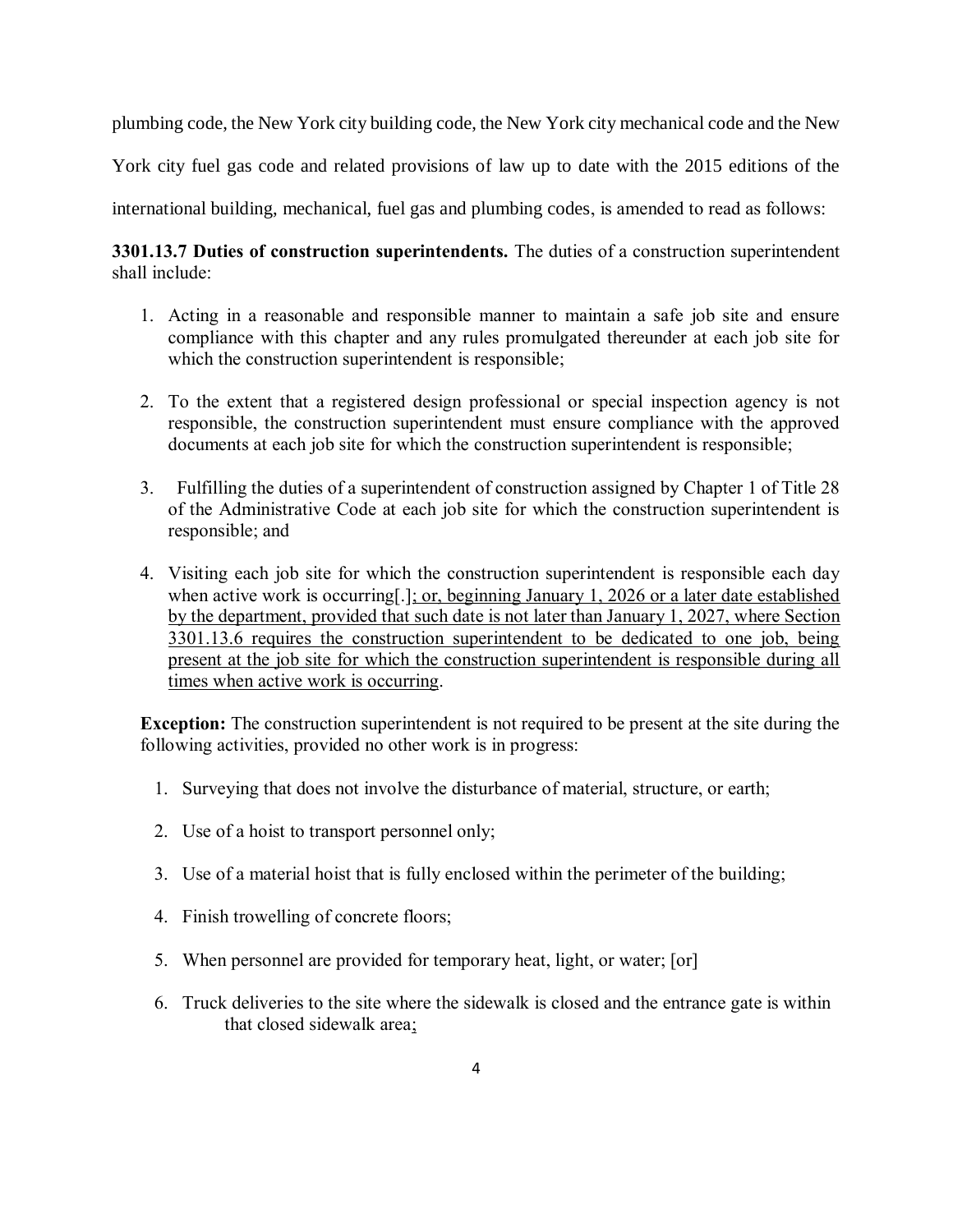- 7. Painting; or
- 8. Landscaping that does not that does not involve the disturbance of material, structure, or earth.
- § 6. Section 3301.13.8 of the New York city building code, as amended by a local law for the

year 2021, relating to bringing the administrative code of the city of New York, the New York city

plumbing code, the New York city building code, the New York city mechanical code and the New

York city fuel gas code and related provisions of law up to date with the 2015 editions of the

international building, mechanical, fuel gas and plumbing codes, is amended to read as follows:

**3301.13.8 Inspection by the construction superintendent.** Each time the construction superintendent visits a job site for which he or she is responsible, the construction superintendent must inspect all areas and floors where construction or demolition work, and ancillary activity, is occurring, and:

- 1. Verify work is being conducted in accordance with sound construction/demolition practices;
- 2. Verify compliance with the approved documents; and
- 3. Verify compliance with this chapter and any rules promulgated thereunder.

**Exception:** Where a site safety manager or coordinator has been designated for the job in accordance with Section 3310, the construction superintendent does not need to perform the inspections required by this section. Site safety inspections shall be performed by the site safety manager or coordinator in accordance with Section 3310.

§ 7. Section 3301.13.9 of the New York city building code, as amended by a local law for the

year 2021, relating to bringing the administrative code of the city of New York, the New York city

plumbing code, the New York city building code, the New York city mechanical code and the New

York city fuel gas code and related provisions of law up to date with the 2015 editions of the

international building, mechanical, fuel gas and plumbing codes, is amended to read as follows:

**3301.13.9 Correcting unsafe conditions.** In the event the construction superintendent discovers work or conditions at a job site for which he or she is responsible that [is] are not being conducted in accordance with sound construction/demolition practices, not in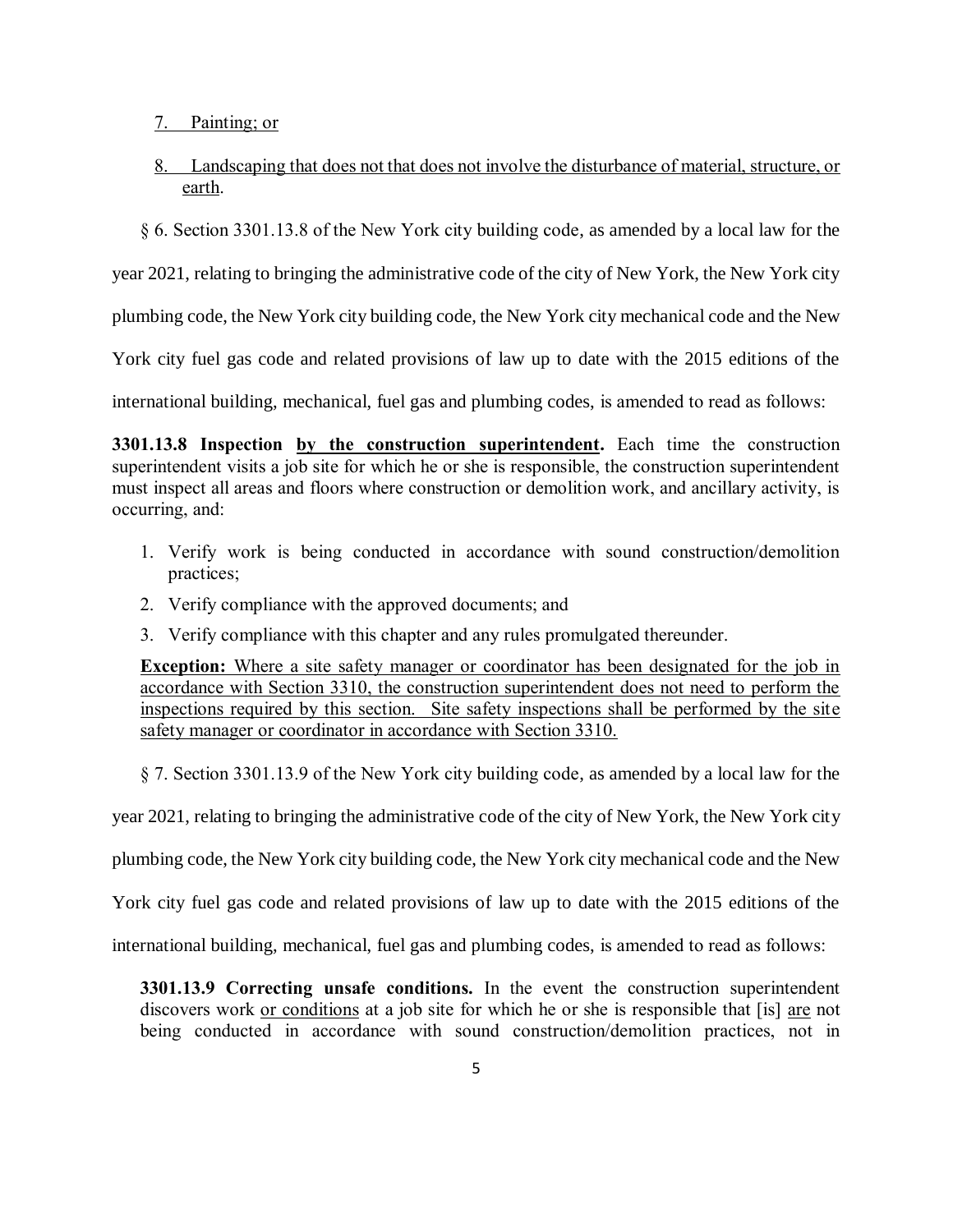compliance with approved documents, or not in compliance with this chapter and any rules promulgated thereunder, the construction superintendent must take all appropriate action to correct the unsafe work or condition, including but not limited to immediately [notify] notifying the person or persons responsible for creating the unsafe work or condition, [order] and ordering the person or persons to correct the unsafe work or condition, to cease operations, or to leave the job site. [and take all appropriate action to ensure the unsafe condition is corrected.] Where [an] unsafe work or an unsafe condition relates to an item which a registered design professional or special inspection agency is responsible for implementing or verifying, the construction superintendent must also notify the responsible registered design professional or special inspection agency of the unsafe work or condition. All such unsafe conditions, work, notices, orders, and corrective [work] action must be recorded in the log required by Section 3301.13.13.

§ 8. Section 3301.13.10 of the New York city building code, as amended by a local law for the

year 2021, relating to bringing the administrative code of the city of New York, the New York city

plumbing code, the New York city building code, the New York city mechanical code and the New

York city fuel gas code and related provisions of law up to date with the 2015 editions of the

international building, mechanical, fuel gas and plumbing codes, is amended to read as follows:

**3301.13.10 Notification of conditions to the department.** The construction superintendent must immediately notify the department when he or she discovers, at any job site for which the construction superintendent is responsible, any of the conditions listed in Section 3310.8.2.1. Notification to the department does not relieve the construction superintendent of their obligations under Section 3301.13.9.

**Exception:** Where a site safety manager or coordinator has been designated for the job in accordance with Section 3310, the construction superintendent does not need to provide the notification required by this section. Notifications shall be made by the site safety manager or coordinator in accordance with Section 3310.

§ 9. Section 3301.13.11 of chapter 33 of the New York city building code, as amended by a local law for the year 2021, relating to bringing the administrative code of the city of New York, the New York city plumbing code, the New York city building code, the New York city mechanical code and the New York city fuel gas code and related provisions of law up to date with the 2015 editions of the international building, mechanical, fuel gas and plumbing codes, is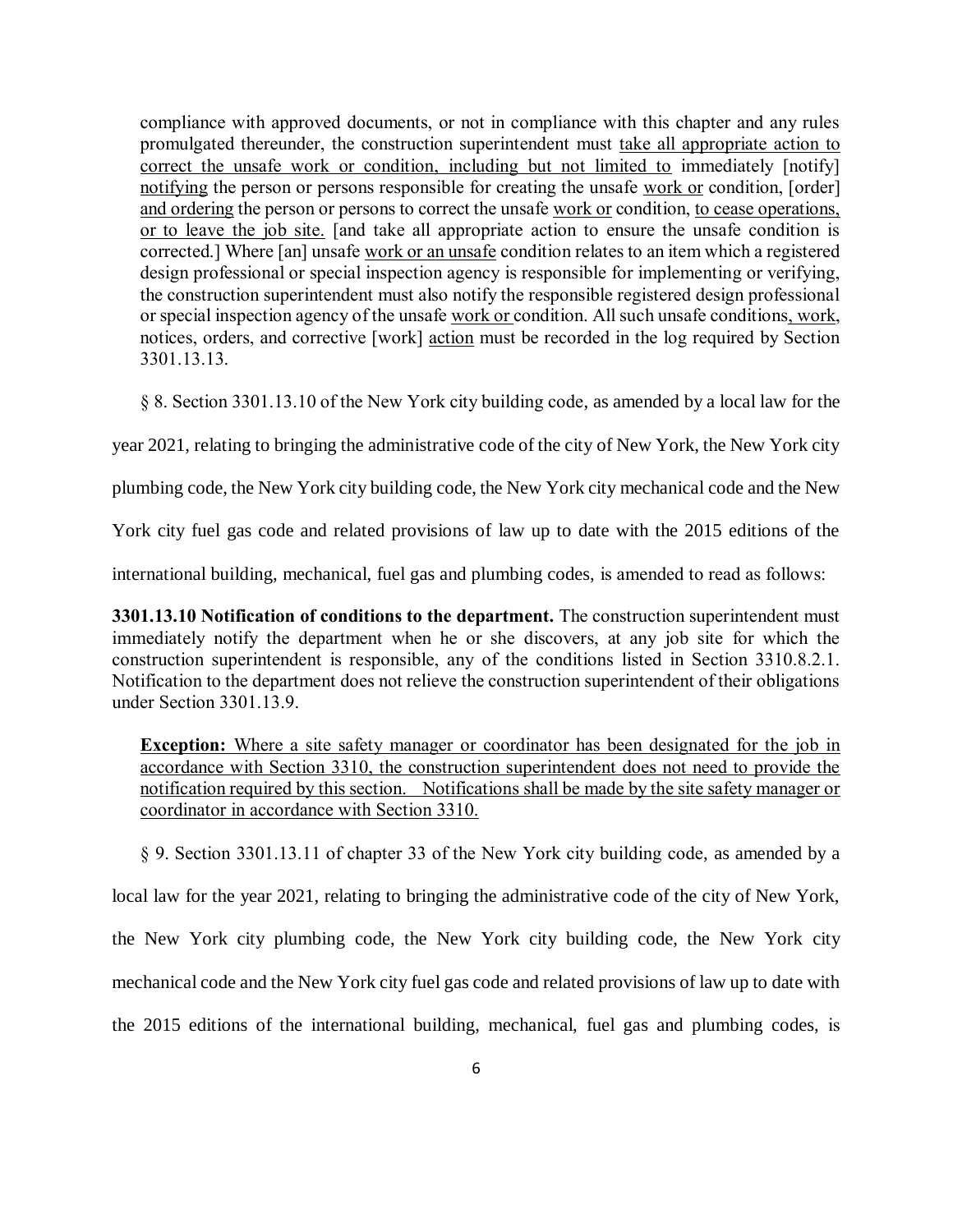amended to read as follows:

**3301.13.11 Reporting of incidents and damage to adjoining property.** The construction superintendent must immediately notify the department of any incident at any job site for which the construction superintendent is responsible, or any damage to adjoining property caused by construction or demolition activity at the job site.

**Exception:** Where a site safety manager or coordinator has been designated for the job in accordance with Section 3310, the construction superintendent does not need to provide the notification required by this section. Notifications shall be made by the site safety manager or coordinator in accordance with Section 3310.

§ 10. Section 3301.13.12 of the New York city building code, as amended by a local law for the

year 2021, relating to bringing the administrative code of the city of New York, the New York city

plumbing code, the New York city building code, the New York city mechanical code and the New

York city fuel gas code and related provisions of law up to date with the 2015 editions of the

international building, mechanical, fuel gas and plumbing codes, is amended to read as follows:

**3301.13.12 Competent person.** The construction superintendent must designate a competent person for each job site for which the construction superintendent is responsible and ensure such competent person is present at the designated job site at all times active work occurs when the construction superintendent is not at the site. The designation of a competent person does not alter or diminish any obligation imposed upon the construction superintendent. The competent person must carry out orders issued by the construction superintendent; be able to identify unsanitary, hazardous or dangerous conditions; take prompt corrective measures to eliminate such conditions; immediately report to the construction superintendent incidents at the job site or any damage to adjoining property caused by construction or demolition activity at the job site; and be able to effectively communicate workplace instructions and safety directions to all workers at the site.

**Exception:** Beginning January 1, 2026 or a later date established by the department, provided that such date is not later than January 1, 2027, where Section 3301.13.6 requires the construction superintendent to be dedicated to one job, the designation of a competent person is not authorized. In the event the primary construction superintendent cannot be present at the job site while active work is occurring, an alternate construction superintendent shall act on behalf of the primary construction superintendent in accordance with Section 3301.13.5.

§ 11. Section 3301.13.13 of the New York city building code, as amended by a local law for the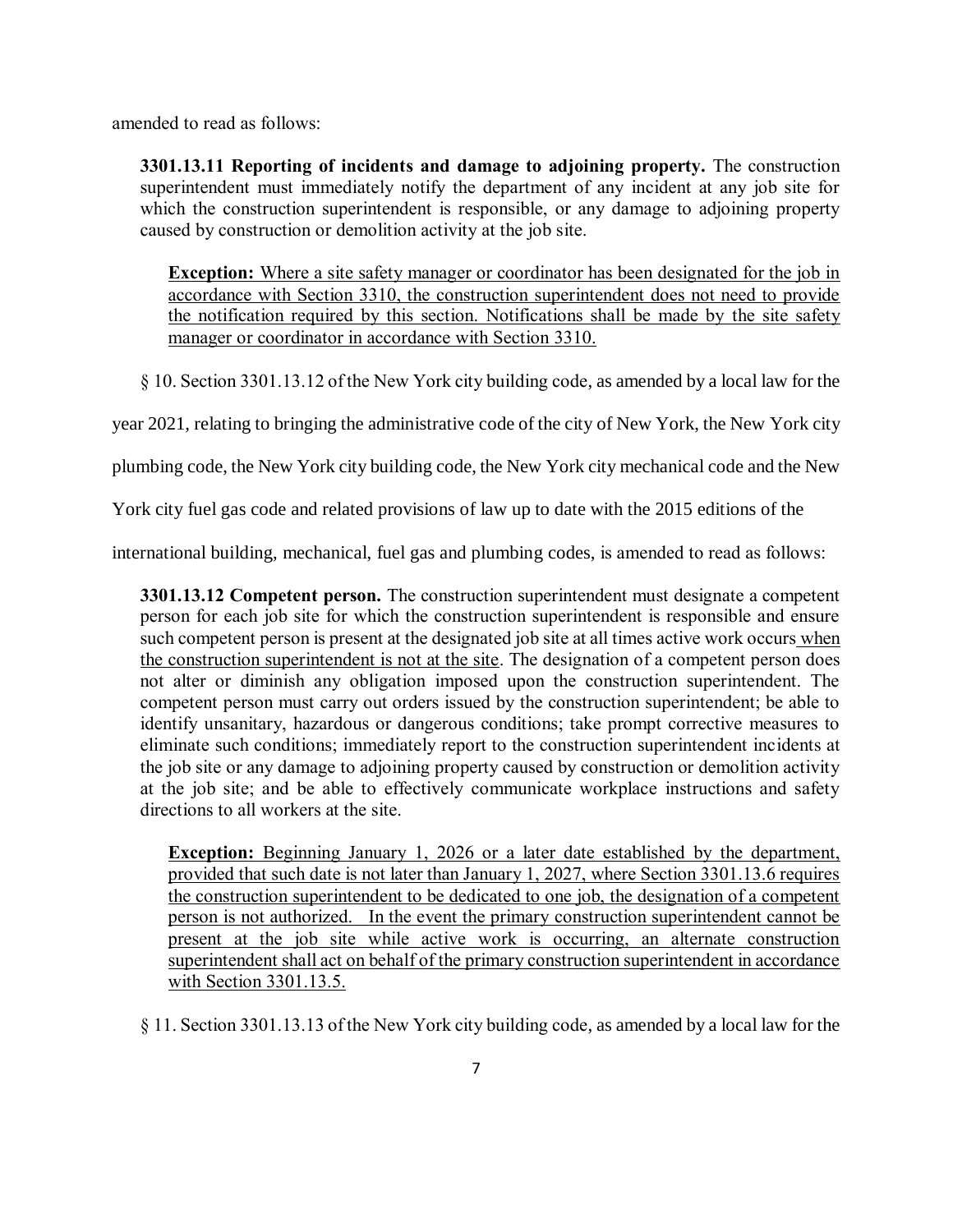year 2021, relating to bringing the administrative code of the city of New York, the New York city plumbing code, the New York city building code, the New York city mechanical code and the New York city fuel gas code and related provisions of law up to date with the 2015 editions of the international building, mechanical, fuel gas and plumbing codes, is amended to read as follows:

**3301.13.13 Log.** The construction superintendent must maintain a log at each job site for which the construction superintendent is responsible. Such log must be made available to the commissioner upon request. The construction superintendent must complete such log prior to departing the job site [and shall sign and date each day's log entry.], or, where the job occurs on a building that meets the definition of a major building, by the end of the day. Each day's log entry must be signed and dated by the construction superintendent. Such log must contain, at a minimum, the following information:

- 1. The presence of the construction superintendent at the job site as evidenced by their printed name and signature and a notation indicating the times of arrival at, and departure from the site, which must be recorded immediately after arriving at the site and immediately prior to leaving the site, respectively;
- 2. The general progress of work at the job site, including a summary of that day's work activity;
- 3. The construction superintendent's activities at the job site, including areas and floors inspected;
- 4. Any unsafe condition(s) observed pursuant to Section 3301.13.9, and the time and location of such unsafe condition(s);
- 5. Orders and notice given by the construction superintendent pursuant to Section 3301.13.9, including the names of individuals issued orders or notices, any refusals to comply with orders or respond to notices given, follow up action taken by the construction superintendent, and where the condition giving rise to the order or notice is corrected, the nature of the correction;
- 6. Any violations, stop work orders, or summonses issued by the department, including date issued and date listed or dismissed;
- 7. Any incidents or damage to adjoining property caused by construction or demolition activity at the job site; [and]
- 8. The name of the competent person designated in accordance with Section 3301.13.12, along with an accompanying signature of the competent person. If the construction superintendent assigns a new competent person, the date and time of this change, along with the name of the new competent person, must be recorded, accompanied by the signature of the new competent person. If the construction superintendent is not at the job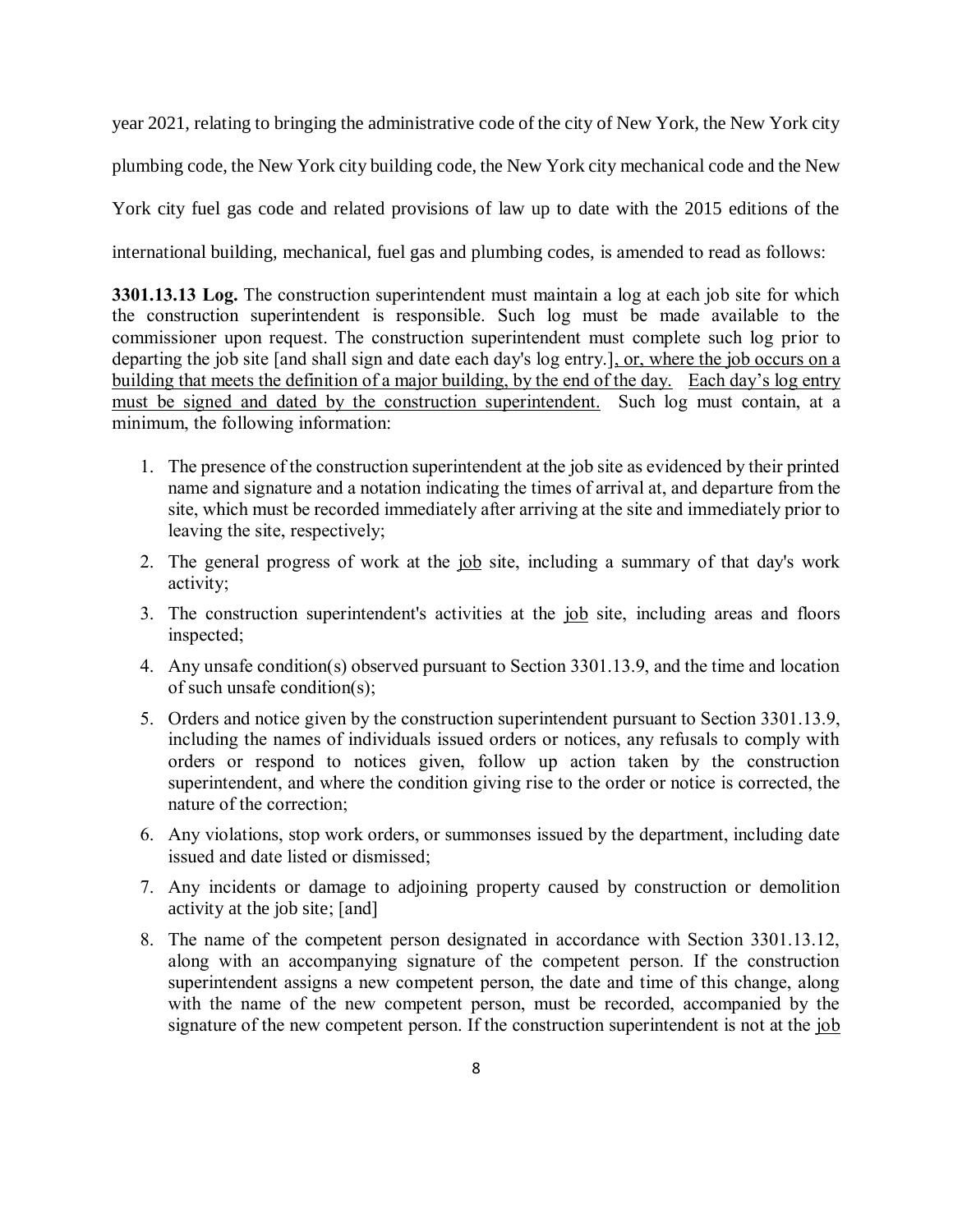site when this occurs, the new competent person must instead make the log entry, which the construction superintendent must sign and date upon his or her next visit to the job site[-];

- 9. All construction superintendent personnel changes, accompanied by the signature of the new construction superintendent. Construction superintendent personnel changes include, but are not limited to: a change to the primary construction superintendent; an alternate construction superintendent acting in the place of the primary construction superintendent; or a new alternate construction superintendent taking over for the previous alternate construction superintendent; and
- 10. A record of the weekly safety meeting required by Section 3301.13.18, including date and time of meeting, summary of issues discussed, and the names and affiliation of those who attended.
- § 12. Section 3301.13 of the New York city building code, as amended by a local law for the

year 2021, relating to bringing the administrative code of the city of New York, the New York city

plumbing code, the New York city building code, the New York city mechanical code and the New

York city fuel gas code and related provisions of law up to date with the 2015 editions of the

international building, mechanical, fuel gas and plumbing codes, is amended by adding a new

section 3301.13.19 to read as follows:

**3301.13.19 Weekly safety meeting.** The construction superintendent shall, for each job site for which the construction superintendent is responsible, lead a safety meeting with the designated representative of the general contractor, construction manager, and each subcontractor to ascertain that all contractors and subcontractors are complying with the applicable provisions of this chapter, the site safety plan, and the tenant or occupant protection plan. Where a site safety manager or coordinator has been designated for the job in accordance with Section 3310, the site safety manager or coordinator shall also attend the meeting. Such meeting shall occur at least once a week while active work is occurring.

§ 13. Section 3310.5 of the New York city building code, as amended by a local law for the year 2021, relating to bringing the administrative code of the city of New York, the New York city plumbing code, the New York city building code, the New York city mechanical code and the New York city fuel gas code and related provisions of law up to date with the 2015 editions of the international building, mechanical, fuel gas and plumbing codes, is amended to read as follows: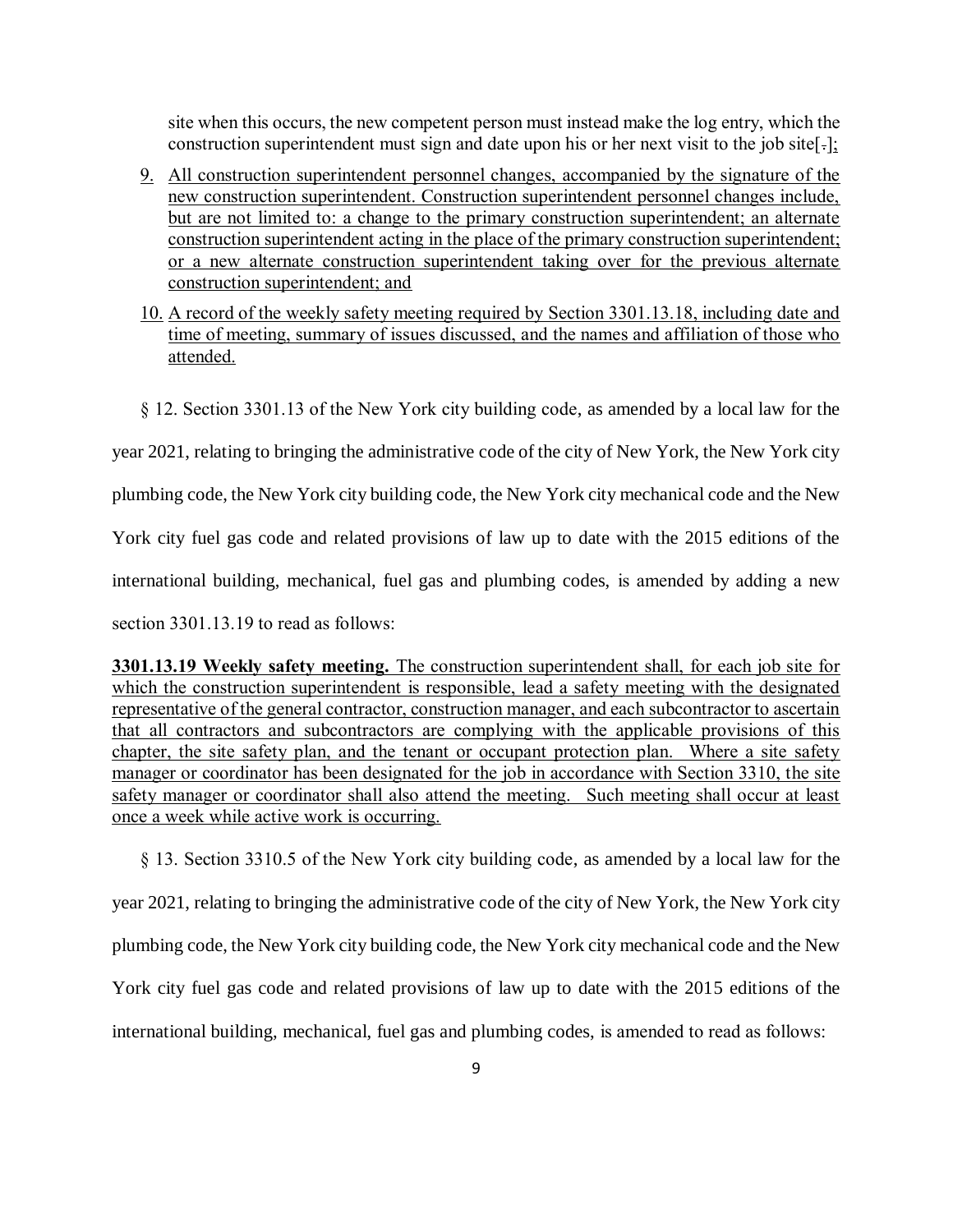**3310.5 Site safety manager or coordinator to be designated.** [One or more] A primary site safety [managers] manager shall be designated[, as necessary, to monitor compliance with the site safety plan and all site safety requirements as specified in this chapter and rules promulgated by the commissioner. Such site safety manager or managers shall be designated] by the owner, agent, construction manager, or general contractor. [All] Where more than one site safety manager is to serve at the site, all such entities shall agree to designate one such site safety manager as the primary site safety manager, or where there is only one site safety manager, such manager shall automatically be designated as the primary site safety manager. [Such] The primary site safety [manager(s)] manager shall carry out all duties and responsibilities assigned to the site safety manager or coordinator by this chapter and rules promulgated by the commissioner, and shall be certified by the department in accordance with Article 402 of Chapter 4 of Title 28 of the *Administrative Code*.

### **Exceptions:**

1. [One or more]  $\underline{A}$  site safety [coordinators] coordinator, certified by the department in accordance with the requirements of Article 403 of Chapter 4 of Title 28 of the *Administrative Code*, may be designated in lieu of a site safety manager for the construction, vertical or horizontal enlargement, or full or partial demolition of a major building, provided such building:

1.1 Is less than 15 stories or 200 feet (60 960 mm) in height, whichever is less; and

1.2 Has a building footprint of 100,000 square feet  $(30 480 m<sup>2</sup>)$  or less.

2. Façade or roof projects that comply with Section 3310.12.

§ 14. Section 3310.5.2 of the New York city building code, as amended by a local law for the

year 2021, relating to bringing the administrative code of the city of New York, the New York city

plumbing code, the New York city building code, the New York city mechanical code and the New

York city fuel gas code and related provisions of law up to date with the 2015 editions of the

international building, mechanical, fuel gas and plumbing codes, is amended to read as follows:

**3310.5.2 Presence at the site.** For the construction or alteration of a building, the site safety manager or coordinator shall be present at the site during all times while active work is occurring and through all phases of work, beginning with excavation and continuing until the building is enclosed and the sidewalk shed removed. For the demolition of a building, the site safety manager or coordinator shall be present at the site during all times while active work is occurring and through all phases of work, beginning with the removal of any glass, asbestos, or façade and, for a full demolition, continuing until the site has been backfilled to grade, or for a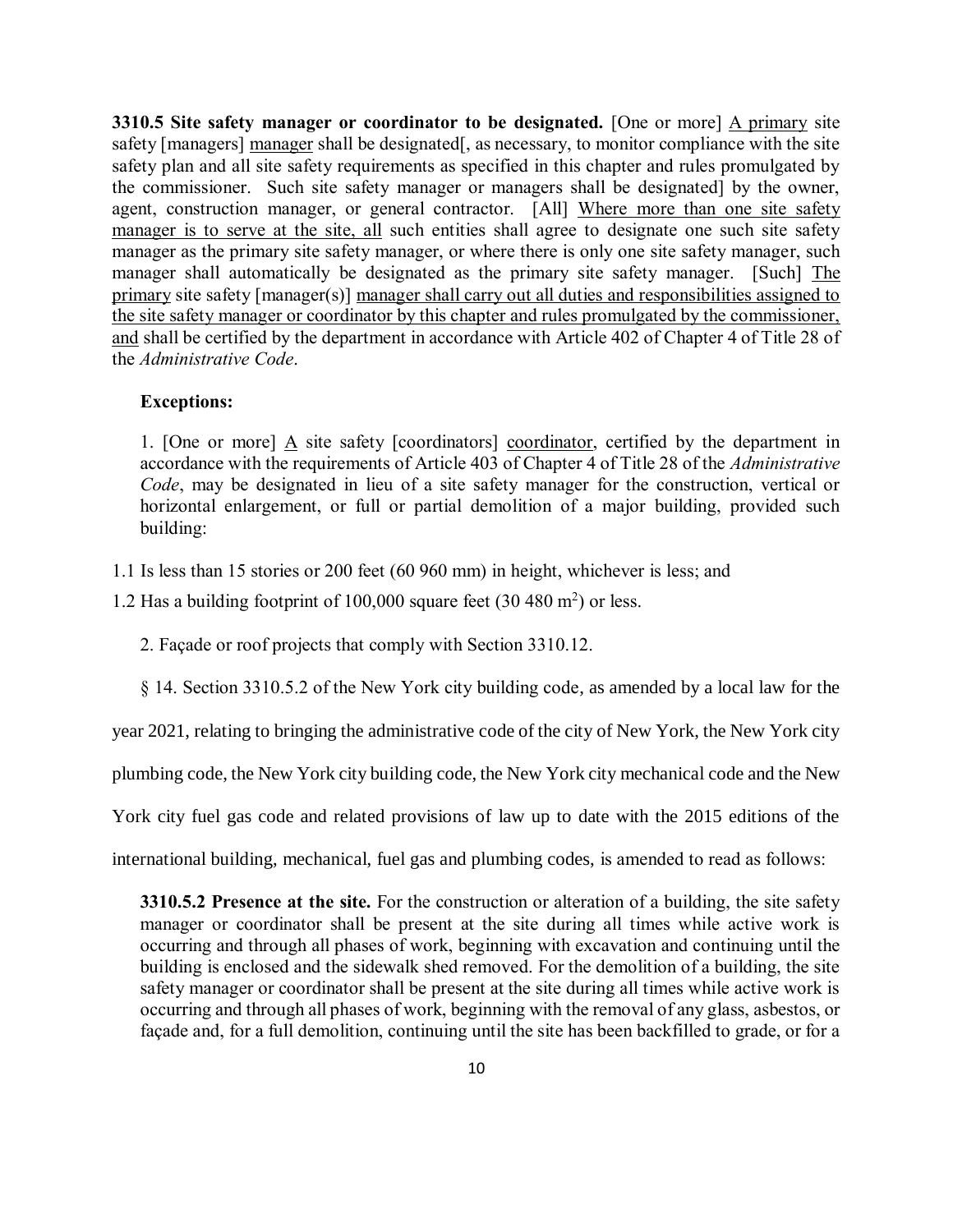partial demolition until the building is enclosed and the sidewalk shed removed.

Exceptions:

- 1. The site safety manager or coordinator is not required to be present at the site during the following activities, provided no other work is in progress;
	- 1.1 Surveying that does not involve the disturbance of material, structure, or earth;
	- 1.2 Use of a hoist exterior to the building to transport personnel only;
	- 1.3 Use of a hoist that is fully enclosed within the perimeter of the building to transport personnel or material;
	- 1.4 Work limited to finish troweling of concrete floors;
	- 1.5 Work limited to providing the site with temporary heat, light, or water; [or]
	- 1.6 Truck deliveries to the site, provided the delivery occurs within the site while the gate is closed and flagpersons are provided to direct traffic while the truck is entering and exiting the site;
	- 1.7 Painting; or
	- 1.8 Landscaping that does not involve the disturbance of material, structure, or earth.
- 2. Subject to the approval of the commissioner, the requirement for a site safety manager, or where a site safety coordinator is authorized by this code, a site safety coordinator, may be waived entirely, or reduced to a part time basis with such part time basis determined by the commissioner, in accordance with Section 3310.11.
- § 15. Section 3310.8 of the New York city building code, as amended by a local law for the

year 2021, relating to bringing the administrative code of the city of New York, the New York city

plumbing code, the New York city building code, the New York city mechanical code and the New

York city fuel gas code and related provisions of law up to date with the 2015 editions of the

international building, mechanical, fuel gas and plumbing codes, is amended to read as follows:

**3310.8 Site safety manager's and coordinator's duties.** The site safety manager or coordinator shall monitor compliance with the site safety plan, the tenant or occupant protection plan, and the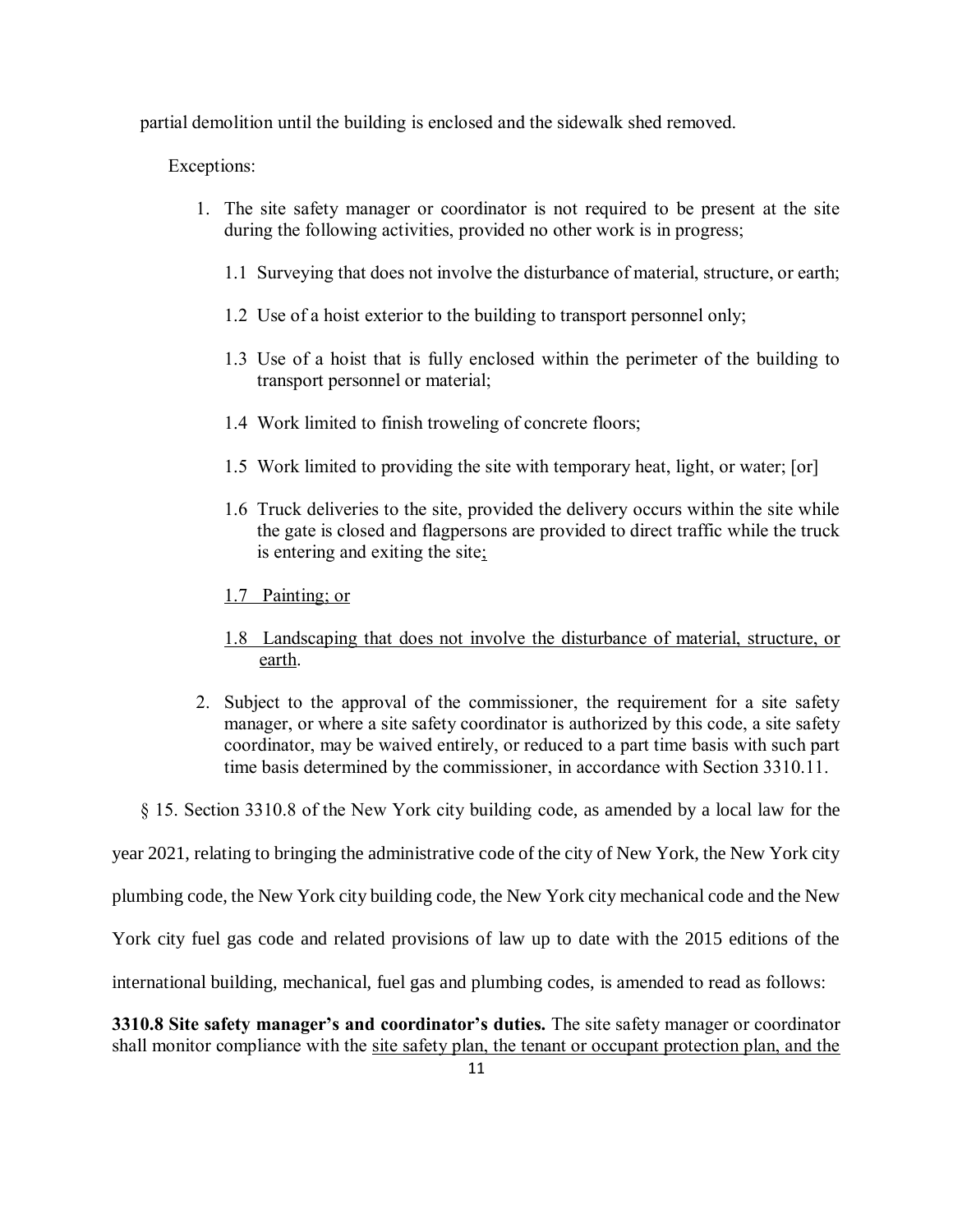[safety] requirements of this chapter and any rules promulgated thereunder by performing the duties required by Sections 3310.8.1 through 3310.8.5 and by performing all other safety duties assigned by the owner or general contractor to meet legal requirements.

§ 16. Section 3310.8.1 of the New York city building code, as amended by local law number

141 for the year 2013, is amended to read as follows:

**3310.8.1 Meetings.** [The site safety manager or coordinator shall, at a minimum, meet on a weekly basis with the designated representative of each subcontractor to ascertain that all subcontractors are complying with the applicable provisions of this chapter.] The meeting requirements of Section 3301.13.18 shall apply.

§ 17. Section 3310.8.2 of the New York city building code, as amended by a local law for the

year 2021, relating to bringing the administrative code of the city of New York, the New York city

plumbing code, the New York city building code, the New York city mechanical code and the New

York city fuel gas code and related provisions of law up to date with the 2015 editions of the

international building, mechanical, fuel gas and plumbing codes, is amended to read as follows:

**3310.8.2 Notification of violations.** In the event the site safety manager or coordinator discovers a violation of this chapter [and] or any rules promulgated thereunder, the site safety plan, or the tenant or occupant protection plan, he or she shall immediately notify the person or persons responsible for creating the violation, whether these persons are employed by the general contractor or by subcontractors. If the site safety manager or coordinator is unable to obtain the cooperation of these persons in correcting the violation, he or she shall immediately inform the direct supervisor of the person or company responsible for creating the violation and request that the supervisor order the necessary corrective action. If such supervisor is not present at the site or is otherwise unavailable, or if informing the direct supervisor does not result in the violation being corrected, the site safety manager or coordinator shall notify the construction superintendent, or if the job does not require a construction superintendent, any other supervisory personnel of the permit holder or any other responsible manager or officer of the permit holder. All such violations and corrective work shall be recorded in the daily log.

§ 18. Section 3310.8.2 of the New York city building code, as amended by a local law for the

year 2021, relating to bringing the administrative code of the city of New York, the New York city

plumbing code, the New York city building code, the New York city mechanical code and the New

York city fuel gas code and related provisions of law up to date with the 2015 editions of the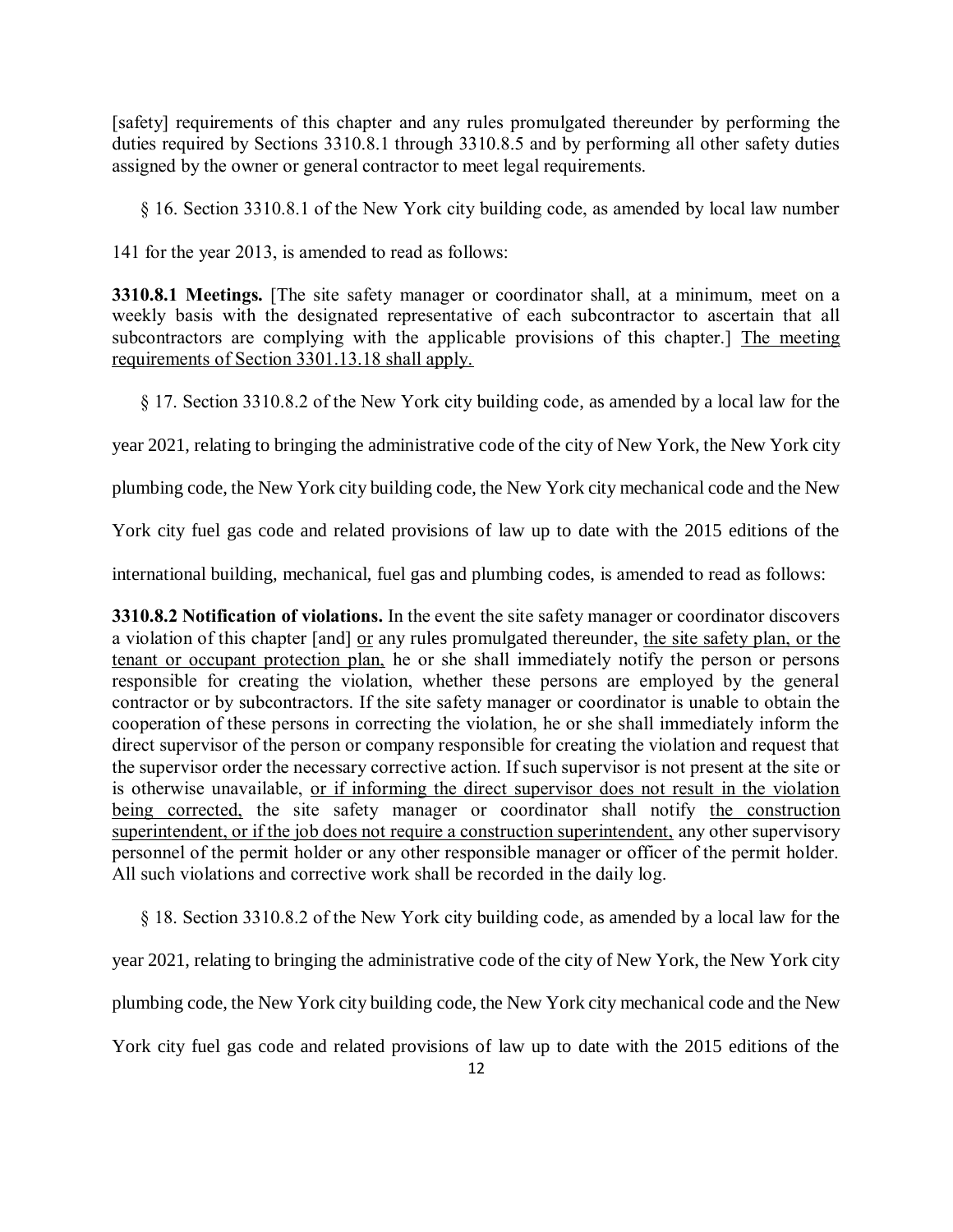international building, mechanical, fuel gas and plumbing codes, is amended by adding a new section 3310.8.2.1.2 to read as follows:

**3310.8.2.1.2 Notification of construction superintendent.** For a job that requires a construction superintendent, upon notification of the above conditions to the department, the site safety manager or coordinator shall notify the construction superintendent of the condition and that notification has been made to the department.

§ 19. Section 3310.8.3.1 of the New York city building code, as added by a local law for the

year 2021, relating to bringing the administrative code of the city of New York, the New York city

plumbing code, the New York city building code, the New York city mechanical code and the New

York city fuel gas code and related provisions of law up to date with the 2015 editions of the

international building, mechanical, fuel gas and plumbing codes, is amended to read as follows:

**3310.8.3.1 Spot checks.** The site safety manager or coordinator shall personally perform spot checks of the site on a regular basis throughout the day for compliance with the site safety plan, the tenant or occupant protection plan, the requirements of this chapter, and any rules promulgated thereunder.

§ 20. Section 3310.8.4 of the New York city building code, as amended by a local law for the

year 2021, relating to bringing the administrative code of the city of New York, the New York city

plumbing code, the New York city building code, the New York city mechanical code and the New

York city fuel gas code and related provisions of law up to date with the 2015 editions of the

international building, mechanical, fuel gas and plumbing codes, is amended by adding a new

section 3310.8.4.3 to read as follows:

**3310.8.4.3 Review and signature by the construction superintendent.** Prior to the start of the subsequent work day, the previous day's entries in the site safety log shall be reviewed by the construction superintendent, and an entry shall be made in the site safety log, signed and dated by the construction superintendent, that he or she has reviewed all of the previous day's entries.

§ 21. This local law takes effect on the same date as a local law amending the administrative code of the city of New York, the New York city plumbing code, the New York city building code,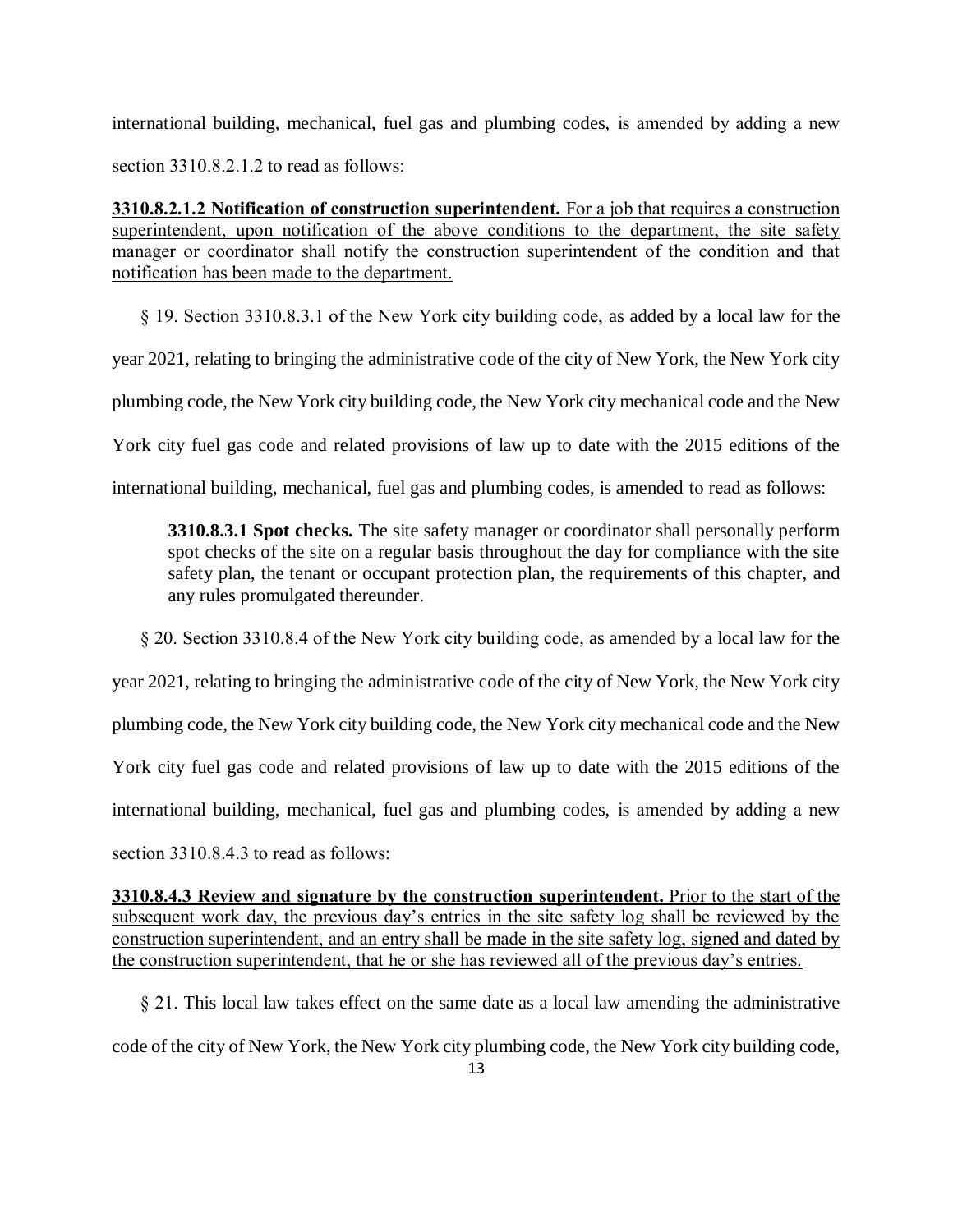the New York city mechanical code and the New York city fuel gas code in relation to bringing such codes and related provisions of law up to date with the 2015 editions of the international building, mechanical, fuel gas and plumbing codes, as proposed in introduction number 2261-A for the year 2021, and shall apply to work related to applications for construction document approval filed on and after such effective date, except that:

(i) section 3301.13.1 of the New York city building code, as amended by section one of this local law, the definition of "approved documents" in section 3301.13.2 of such code, as amended by section two of this local law, section 3301.13.3 of such code, as amended by section three of this local law, section 3301.13.7 of such code, as amended by section five of this local law, section 3301.13.8 of such code, as amended by section six of this local law, section 3301.13.9 of such code, as amended by section seven of this local law, section 3301.13.10 of such code, as amended by section eight of this local law, section 3301.13.11 of such code, as amended by section nine of this local law, section 3301.13.12 of such code, as amended by section 10 of this local law, section 3301.13.13 of such code, as amended by section 11 of this local law, section 3301.13.19 of such code, as added by section 12 of this local law, section 3310.5 of such code, as amended by section 13 of this local law, section 3310.5.2 of such code, as amended by section 14 of this local law, section 3310.8 of such code, as amended by section 15 of this local law, section 3310.8.1 of such code, as amended by section 16 of this local law, section 3310.8.2 of such code, as amended by section 17 of this local law, section 3310.8.2.1.2, as added by section 18 of this local law, and section 3310.8.3.1 of such code, as amended by section 19 of this local law, shall apply to all work on major buildings as defined in section BC 202 of the New York city building code, for which a site safety plan is approved by the department of buildings on or after such effective date;